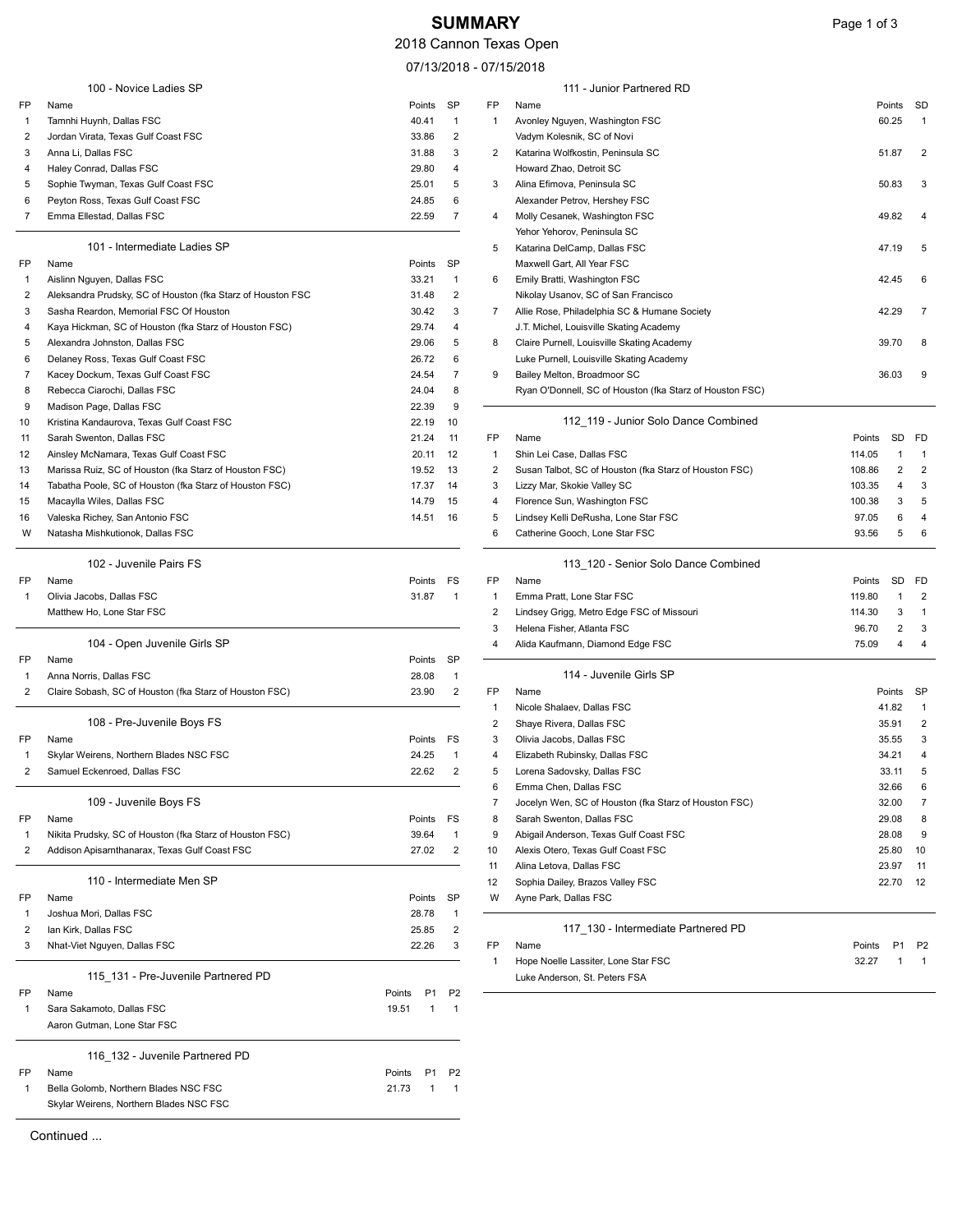## **SUMMARY** Page 2 of 3

## 2018 Cannon Texas Open

 $07/13/2018 - 07/2$ 

|                | 118 - Junior Ladies SP                                   |           |                         |                | 134 - Open Juvenile Girls FS                                |        |                         |
|----------------|----------------------------------------------------------|-----------|-------------------------|----------------|-------------------------------------------------------------|--------|-------------------------|
| FP             | Name                                                     | Points    | SP                      | FP             | Name                                                        | Points | FS                      |
| -1             | Stephanie Ciarochi, Dallas FSC                           | 53.13     | $\mathbf{1}$            | 1              | Sophia To, Texas Gulf Coast FSC                             | 35.96  | 1                       |
| $\overline{2}$ | Maryn Pierce, Dallas FSC                                 | 44.41     | $\overline{2}$          | $\overline{2}$ | Anna Norris, Dallas FSC                                     | 30.50  |                         |
| 3              | Akane Eguchi, Dallas FSC                                 | 43.89     | 3                       | 3              | Claire Sobash, SC of Houston (fka Starz of Houston FSC)     | 24.09  | 3                       |
| 4              | Alyssa Rich, Dallas FSC                                  | 42.49     | 4                       | W              | Samantha Caprio, Dallas FSC                                 |        |                         |
| 5              | Beverly Wooden, Dallas FSC                               | 41.77     | 5                       |                |                                                             |        |                         |
| 6              | Madison Nguyen, Dallas FSC                               | 34.08     | 6                       |                | 136 - Pre-Juvenile Partnered FD                             |        |                         |
| W              | Esmie Otter, Dallas FSC                                  |           |                         | FP             | Name                                                        | Points | FD                      |
|                |                                                          |           |                         | 1              | Sara Sakamoto, Dallas FSC                                   | 15.48  |                         |
|                | 122 - Senior Ladies SP                                   |           |                         |                | Aaron Gutman, Lone Star FSC                                 |        |                         |
| FP             | Name                                                     | Points    | SP                      |                |                                                             |        |                         |
| -1             | Ashley Lin, Dallas FSC                                   | 63.87     | $\mathbf{1}$            |                | 137 - Juvenile Partnered FD                                 |        |                         |
| 2              | Brooklee Han, Australia - Ice Skating Australia          | 55.34     | $\overline{2}$          | FP             | Name                                                        | Points | FD                      |
| W              | Amber Glenn, Dallas FSC                                  |           |                         | 1              | Bella Golomb, Northern Blades NSC FSC                       | 26.53  |                         |
| W              | Emily Mei-Lin Chan, Dallas FSC                           |           |                         |                | Skylar Weirens, Northern Blades NSC FSC                     |        |                         |
|                | 123 - Senior Men SP                                      |           |                         |                | 138 - Intermediate Partnered FD                             |        |                         |
| FP             | Name                                                     | Points    | <b>SP</b>               | FP             | Name                                                        | Points | FD                      |
| -1             | Patrick Rupp, Dallas FSC                                 | 56.83     | $\mathbf{1}$            | -1             | Hope Noelle Lassiter, Lone Star FSC                         | 40.06  |                         |
|                |                                                          |           |                         |                | Luke Anderson, St. Peters FSA                               |        |                         |
|                | 128 - Juvenile Girls FS                                  |           |                         |                |                                                             |        |                         |
| FP             | Name                                                     | Points    | FS                      |                | 139 - Intermediate Pairs FS                                 |        |                         |
| -1             | Nicole Shalaev, Dallas FSC                               | 45.23     | $\mathbf{1}$            | FP             | Name                                                        | Points | FS                      |
| 2              | Elizabeth Rubinsky, Dallas FSC                           | 42.29     | 2                       | 1              | Aleksandra Prudsky, SC of Houston (fka Starz of Houston FSC | 52.04  |                         |
| 3              | Shaye Rivera, Dallas FSC                                 | 40.90     | 3                       |                | Enoch Chen, SC of Houston (fka Starz of Houston FSC)        |        |                         |
| 4              | Kaya Hickman, SC of Houston (fka Starz of Houston FSC)   | 40.52     | 4                       | W              | Natasha Mishkutionok, Dallas FSC                            |        |                         |
| 5              | Emma Chen, Dallas FSC                                    | 40.28     | 5                       |                | Daniel Tioumentsev, Albuquerque FSC                         |        |                         |
| 6              | Sarah Swenton, Dallas FSC                                | 36.66     | 6                       |                |                                                             |        |                         |
| 7              | Jocelyn Wen, SC of Houston (fka Starz of Houston FSC)    | 34.70     | 7                       |                | 141 - Novice Ladies FS                                      |        |                         |
| 8              | Alina Letova, Dallas FSC                                 | 30.02     | 8                       | FP             | Name                                                        | Points | FS                      |
| 9              | Roma Raythattha, Dallas FSC                              | 26.24     | 9                       | 1              | Tamnhi Huynh, Dallas FSC                                    | 71.88  | -1                      |
| 10             | Alexis Otero, Texas Gulf Coast FSC                       | 23.03     | 10                      | 2              | Anna Li, Dallas FSC                                         | 69.01  | $\overline{2}$          |
| W              | Ayne Park, Dallas FSC                                    |           |                         | 3              | Peyton Ross, Texas Gulf Coast FSC                           | 56.79  |                         |
| W              | Sophia Dailey, Brazos Valley FSC                         |           |                         | 4              | Haley Conrad, Dallas FSC                                    | 52.23  |                         |
|                |                                                          |           |                         | 5              | Emma Ellestad, Dallas FSC                                   | 43.82  | 5                       |
|                | 129 - Intermediate Men FS                                |           |                         | 6              | Sophie Twyman, Texas Gulf Coast FSC                         | 42.85  | 6                       |
| FP             | Name                                                     | Points    | FS                      | 7              | Jordan Virata, Texas Gulf Coast FSC                         | 41.34  |                         |
| 1              | Ian Kirk, Dallas FSC                                     | 54.47     | $\mathbf{1}$            |                |                                                             |        |                         |
| 2              | Joshua Mori, Dallas FSC                                  | 51.43     | $\overline{\mathbf{c}}$ |                | 142 - Pre-Juvenile Girls FS                                 |        |                         |
| 3              | Nhat-Viet Nguyen, Dallas FSC                             | 46.30     | 3                       | FP             | Name                                                        | Points | FS                      |
| 4              | Matthew Ho, Lone Star FSC                                | 39.42     | 4                       | 1              | Olivia Jacobs, Dallas FSC                                   | 32.84  |                         |
| 5              | Enoch Chen, SC of Houston (fka Starz of Houston FSC)     | 34.11     | 5                       | $\overline{2}$ | Lorena Sadovsky, Dallas FSC                                 | 28.52  | $\overline{2}$          |
|                |                                                          |           |                         | 3              | Autumn Kirk, Memorial FSC Of Houston                        | 28.41  | 3                       |
|                | 133 - Junior Partnered FD                                |           |                         | 4              | Charlotte Chang, Lone Star FSC                              | 25.33  |                         |
| FP             | Name                                                     | Points    | FD                      | 5              | Evelyn Zhou, Dallas FSC                                     | 24.51  | 5                       |
| 1              | Avonley Nguyen, Washington FSC                           | 93.29     | $\mathbf{1}$            | 6              | Bella Golomb, Northern Blades NSC FSC                       | 24.05  | 6                       |
|                | Vadym Kolesnik, SC of Novi                               |           |                         | $\overline{7}$ | Sarah Myers, Lone Star FSC                                  | 23.29  | 7                       |
| 2              | Katarina DelCamp, Dallas FSC                             | 77.53     | $\overline{2}$          | 8              | Teagan Reynolds, Dallas FSC                                 | 23.04  | 8                       |
|                | Maxwell Gart, All Year FSC                               |           |                         | 9              | Addison Miller, Dallas FSC                                  | 21.84  | 9                       |
| 3              | Alina Efimova, Peninsula SC                              | 74.95     | 3                       | 10             | Ashley Toy, Dallas FSC                                      | 20.27  | 10                      |
|                | Alexander Petrov, Hershey FSC                            |           |                         | 11             | Abigail Anderson, Texas Gulf Coast FSC                      | 19.50  | 11                      |
| 4              | Katarina Wolfkostin, Peninsula SC                        | 70.09     | 4                       | 12             | Cayla Smith, Texas Gulf Coast FSC                           | 17.69  | 12                      |
|                | Howard Zhao, Detroit SC                                  |           |                         | 13             | Kayla Oh, Dallas FSC                                        | 16.70  | 13                      |
| 5              | Molly Cesanek, Washington FSC                            | 66.71     | 5                       | 14             | Tegan Swinfen, Lone Star FSC                                | 13.97  | 14                      |
|                | Yehor Yehorov, Peninsula SC                              |           |                         | W              | Athena Lee, Dallas FSC                                      |        |                         |
| 6              | Claire Purnell, Louisville Skating Academy               | 63.06     | 6                       | W              | Marissa Wiles, Dallas FSC                                   |        |                         |
|                | Luke Purnell, Louisville Skating Academy                 |           |                         | W              | Trinity Hart, Texas Gulf Coast FSC                          |        |                         |
| 7              | Allie Rose, Philadelphia SC & Humane Society             | 63.03     | $\overline{7}$          |                |                                                             |        |                         |
|                | J.T. Michel, Louisville Skating Academy                  |           |                         |                | 144 - Junior Ladies FS                                      |        |                         |
| 8              | Emily Bratti, Washington FSC                             | 56.37     | 8                       | FP             | Name                                                        | Points | FS                      |
|                | Nikolay Usanov, SC of San Francisco                      |           |                         | $\mathbf{1}$   | Stephanie Ciarochi, Dallas FSC                              | 93.93  | -1                      |
| 9              | Bailey Melton, Broadmoor SC                              | 53.20     | 9                       | $\overline{2}$ | Maryn Pierce, Dallas FSC                                    | 90.21  | $\overline{\mathbf{c}}$ |
|                | Ryan O'Donnell, SC of Houston (fka Starz of Houston FSC) |           |                         | 3              | Alyssa Rich, Dallas FSC                                     | 81.68  | 3                       |
|                |                                                          |           |                         | 4              | Beverly Wooden, Dallas FSC                                  | 79.69  |                         |
|                | 135 - Adult Silver Men FS                                |           |                         | 5              | Akane Eguchi, Dallas FSC                                    | 69.44  | 5                       |
| FP             | Name                                                     | Points FS |                         | 6              | Madison Nguyen, Dallas FSC                                  | 47.24  | 6                       |
| 1              | Thomas Hill, San Antonio FSC                             | 16.06     | $\mathbf{1}$            | W              | Esmie Otter, Dallas FSC                                     |        |                         |
|                |                                                          |           |                         |                |                                                             |        |                         |

|                | елаэ Орен                                                              |                |              |
|----------------|------------------------------------------------------------------------|----------------|--------------|
|                | 7/15/2018                                                              |                |              |
|                | 134 - Open Juvenile Girls FS                                           |                |              |
| ΞP             | Name                                                                   | Points         | FS           |
| 1              | Sophia To, Texas Gulf Coast FSC                                        | 35.96          | 1            |
| 2              | Anna Norris, Dallas FSC                                                | 30.50          | 2            |
| 3              | Claire Sobash, SC of Houston (fka Starz of Houston FSC)                | 24.09          | 3            |
| W              | Samantha Caprio, Dallas FSC                                            |                |              |
|                |                                                                        |                |              |
|                | 136 - Pre-Juvenile Partnered FD                                        |                |              |
| ΞP             | Name                                                                   | Points         | FD           |
| 1              | Sara Sakamoto, Dallas FSC                                              | 15.48          | 1            |
|                | Aaron Gutman, Lone Star FSC                                            |                |              |
|                | 137 - Juvenile Partnered FD                                            |                |              |
| ΞP             | Name                                                                   | Points         | FD.          |
| 1              | Bella Golomb, Northern Blades NSC FSC                                  | 26.53          | 1            |
|                | Skylar Weirens, Northern Blades NSC FSC                                |                |              |
|                |                                                                        |                |              |
|                | 138 - Intermediate Partnered FD                                        |                |              |
| ΞP             | Name                                                                   | Points         | FD           |
| 1              | Hope Noelle Lassiter, Lone Star FSC                                    | 40.06          | 1            |
|                | Luke Anderson, St. Peters FSA                                          |                |              |
|                |                                                                        |                |              |
|                | 139 - Intermediate Pairs FS                                            |                |              |
| ΞP             | Name                                                                   | Points         | FS           |
| 1              | Aleksandra Prudsky, SC of Houston (fka Starz of Houston FSC            | 52.04          | $\mathbf{1}$ |
|                | Enoch Chen, SC of Houston (fka Starz of Houston FSC)                   |                |              |
| W              | Natasha Mishkutionok, Dallas FSC                                       |                |              |
|                | Daniel Tioumentsev, Albuquerque FSC                                    |                |              |
|                | 141 - Novice Ladies FS                                                 |                |              |
| ΞP             | Name                                                                   | Points         | FS           |
| 1              | Tamnhi Huynh, Dallas FSC                                               | 71.88          | 1            |
| 2              | Anna Li, Dallas FSC                                                    | 69.01          | 2            |
| 3              | Peyton Ross, Texas Gulf Coast FSC                                      | 56.79          | 3            |
| 4              | Haley Conrad, Dallas FSC                                               | 52.23          | 4            |
| 5              | Emma Ellestad, Dallas FSC                                              | 43.82          | 5            |
| 6              | Sophie Twyman, Texas Gulf Coast FSC                                    | 42.85          | 6            |
| 7              | Jordan Virata, Texas Gulf Coast FSC                                    | 41.34          | 7            |
|                |                                                                        |                |              |
|                | 142 - Pre-Juvenile Girls FS                                            |                |              |
| ΞP             | Name                                                                   | Points         | FS           |
| 1              | Olivia Jacobs, Dallas FSC                                              | 32.84          | 1            |
| 2              | Lorena Sadovsky, Dallas FSC                                            | 28.52          | 2            |
| 3<br>4         | Autumn Kirk, Memorial FSC Of Houston<br>Charlotte Chang, Lone Star FSC | 28.41          | 3<br>4       |
| 5              | Evelyn Zhou, Dallas FSC                                                | 25.33<br>24.51 | 5            |
| 6              | Bella Golomb, Northern Blades NSC FSC                                  | 24.05          | 6            |
| 7              | Sarah Myers, Lone Star FSC                                             | 23.29          | 7            |
| 8              | Teagan Reynolds, Dallas FSC                                            | 23.04          | 8            |
| 9              | Addison Miller, Dallas FSC                                             | 21.84          | 9            |
| 0              | Ashley Toy, Dallas FSC                                                 | 20.27          | 10           |
| 11             | Abigail Anderson, Texas Gulf Coast FSC                                 | 19.50          | 11           |
| $\overline{2}$ | Cayla Smith, Texas Gulf Coast FSC                                      | 17.69          | 12           |
| 3              | Kayla Oh, Dallas FSC                                                   | 16.70          | 13           |
| 14             | Tegan Swinfen, Lone Star FSC                                           | 13.97          | 14           |
| W              | Athena Lee, Dallas FSC                                                 |                |              |
| W              | Marissa Wiles, Dallas FSC                                              |                |              |
| W              | Trinity Hart, Texas Gulf Coast FSC                                     |                |              |
|                |                                                                        |                |              |
|                | 144 - Junior Ladies FS                                                 |                |              |
| ΞP             | Name                                                                   | Points         | FS           |
| 1              | Stephanie Ciarochi, Dallas FSC                                         | 93.93          | 1            |
| 2              | Maryn Pierce, Dallas FSC                                               | 90.21          | 2            |
| 3              | Alyssa Rich, Dallas FSC                                                | 81.68          | 3            |
| 4              | Beverly Wooden, Dallas FSC                                             | 79.69          | 4            |